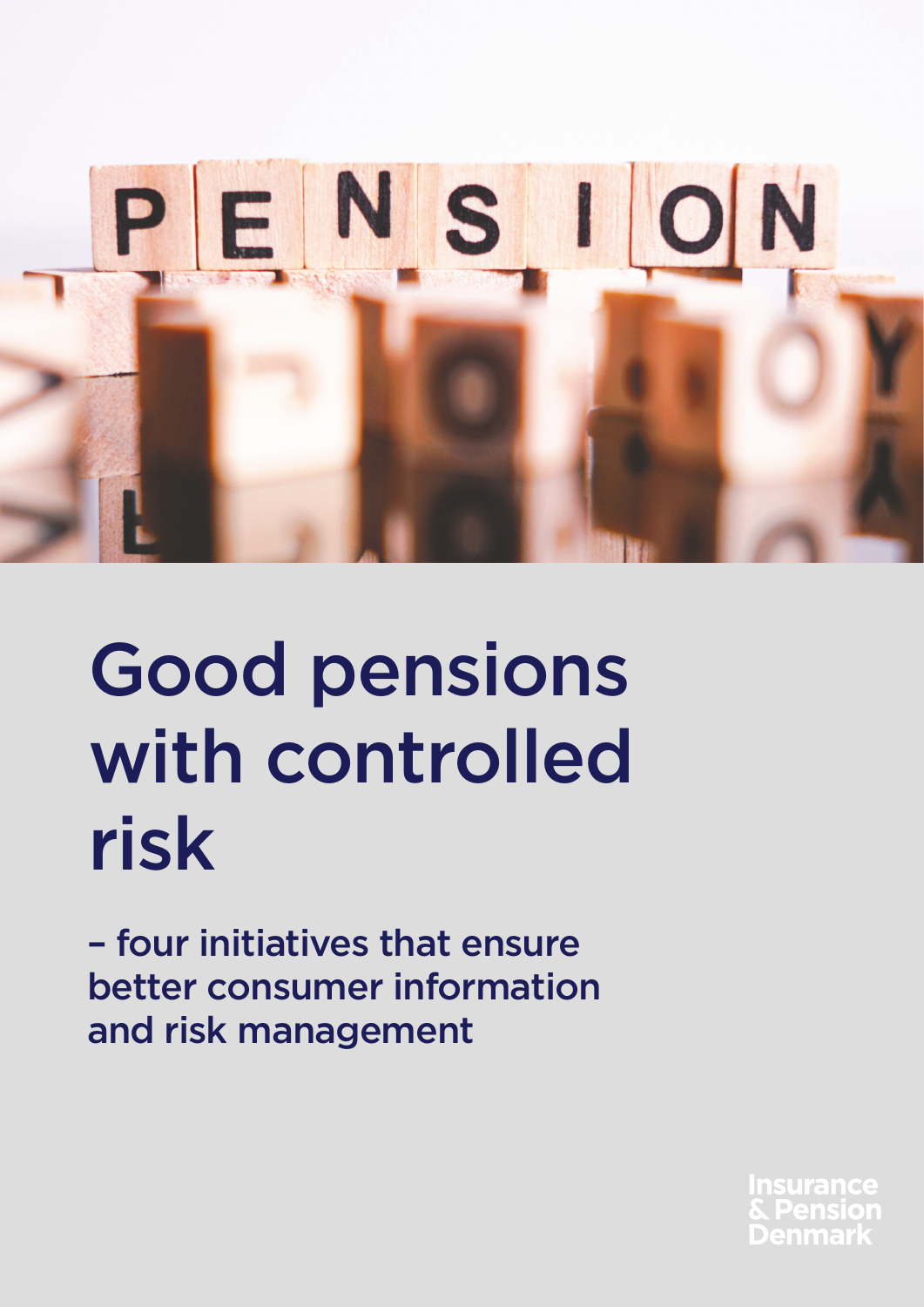# Table of contents

#### [Introduction 3](#page-2-0)

[Insurance & Pension Denmark's](#page-2-0)  [new consumer initiatives 3](#page-2-0)

# [Pension projections with](#page-3-0)  [information on risk](#page-3-0)  [and payment profile 4](#page-3-0)

[Only a very small probability for](#page-3-0) [higher or lower pension 4](#page-3-0)

[Calculation assumptions 5](#page-4-0)

[Uncertainty factors 6](#page-5-0)

[Same calculation method for everyone 6](#page-5-0)

# [Identical labelling of market](#page-6-0)  [return products 7](#page-6-0)

[Risk labelling of short-term](#page-7-0) [investment risk 8](#page-7-0)

[Labelling of the risk concerning](#page-8-0) [the pension payment 9](#page-8-0)

[Requirement for risk content in products](#page-9-0)  [designated as "high", "medium"](#page-9-0)  [and "low" risk 10](#page-9-0)

#### [Openness on portfolio](#page-10-0)  [composition 11](#page-10-0)

## [Common industry guidelines for](#page-11-0)  [compliance with the prudent](#page-11-0)  [person principle 12](#page-11-0)

[Comprehensive regulation and](#page-11-0) [effective inspection instruments 12](#page-11-0)

[Market discipline 13](#page-12-0)

[The prudent person principle 13](#page-12-0)

[Insurance & Pension Denmark's](#page-12-0)  [7 best practice guidelines 13](#page-12-0)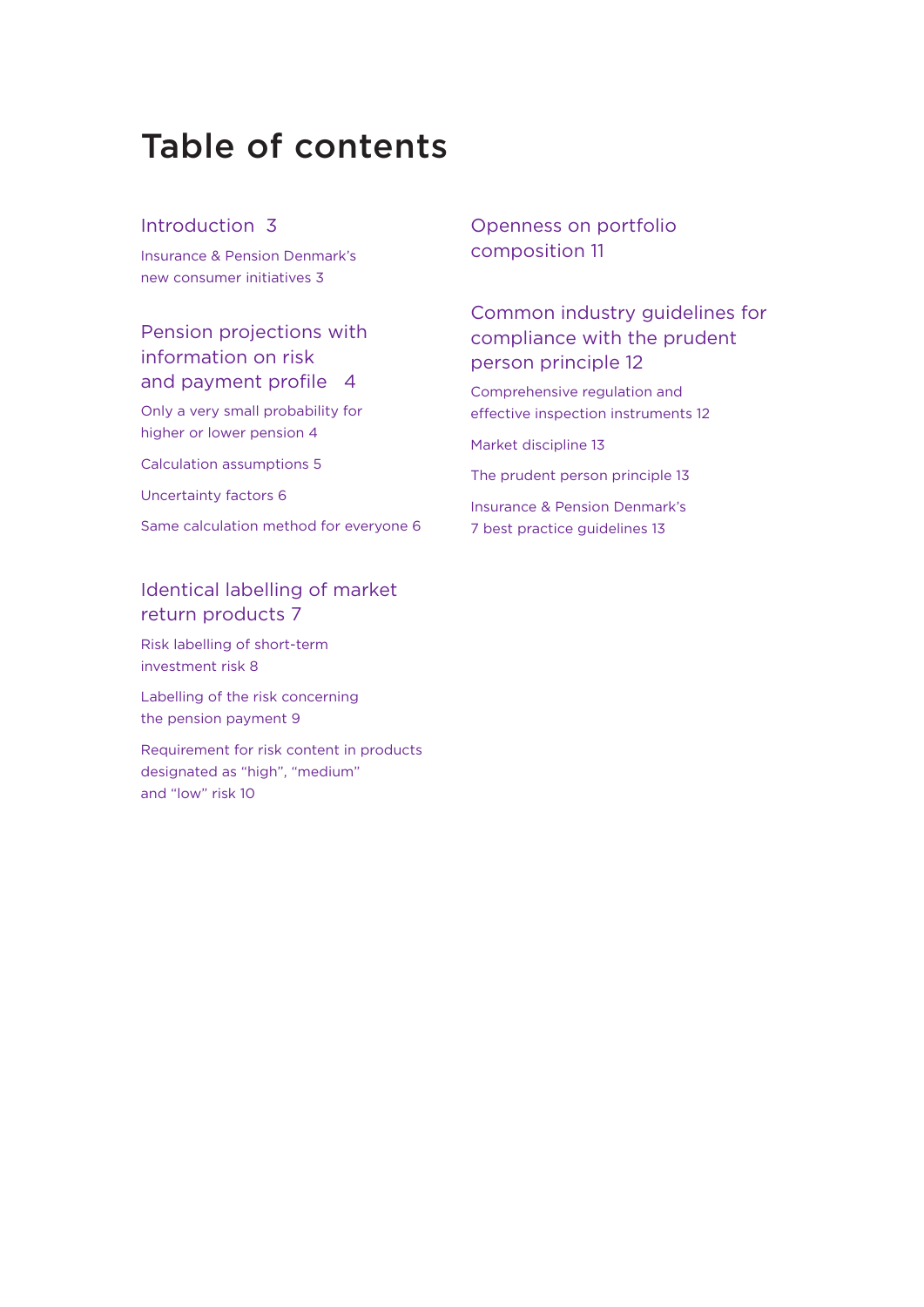# <span id="page-2-0"></span>Introduction

Over several years, the pension savings of Danes have been shifting from guaranteed pensions to more or less non-guaranteed pensions, where the customers – fully or partially – bear the risk, for example, that the investment return for the pension savings is lower than expected.

The pension companies have developed the new products to be able to provide customers with the best possible pensions in a situation with low interest rates and changed regulations (risk-based solvency requirement). The non-guaranteed products allow for more investment risk and thus achieve a higher than expected return for the customers.

However, the products also impose new requirement needs for how the pension companies must inform their customers.

When the customer bears the risk, it is particularly important that the pension companies communicate clearly regarding what the customers can expect to have paid out in pension – and what the risk is. This is important in order to enable the customers to make the right decisions concerning their pensions and other financial matters.

In March 2017, Insurance & Pension Denmark therefore launched an openness and consumer plan with four initiatives. According to the plan, industry rules will be in place by the end of March 2018 and will include specific solution models. Therefore, Insurance & Pension Denmark is now releasing the industry rules and solution models for the four initiatives.

*23 March 2018*

#### Insurance & Pension Denmark's new consumer initiatives

#### **Pension projections with information on risk and payment profile.**

The customer must have information regarding both the *expected* pension payments and the *uncertainty* of the expected payment. This is done by not only showing the expected payment, but also a higher and lower payment. The pension that the customer will actually end up receiving will, with great probability (90 percent), fall between the high and low payment.

**Identical risk labelling of market return products (in other EU markets generally referred to as unit-linked products).** Consistent risk labelling will be introduced for the short-term risk and the risk pertaining to pension payments. In connection with this, requirements will be established concerning how much short-term risk there can be in the pension schemes designated as "high", "medium" and "low" risk, or similar.

**Openness regarding portfolio composition.** The companies must make public what the customers' pension savings are invested in – organised by the same asset classes on which the projections and risk labelling is based.

**Guidelines for the prudent person principle.** The prudent person principle implies that the pension companies must invest in the best interest of customers taking into account any disclosed policy objective. Insurance & Pension Denmark has established seven best practice guidelines for how pension companies should comply with the prudent person rules.

The four new initiatives supplement the comprehensive customer information that already exists in the pension market. Among other things, there is full transparency concerning costs and historic returns.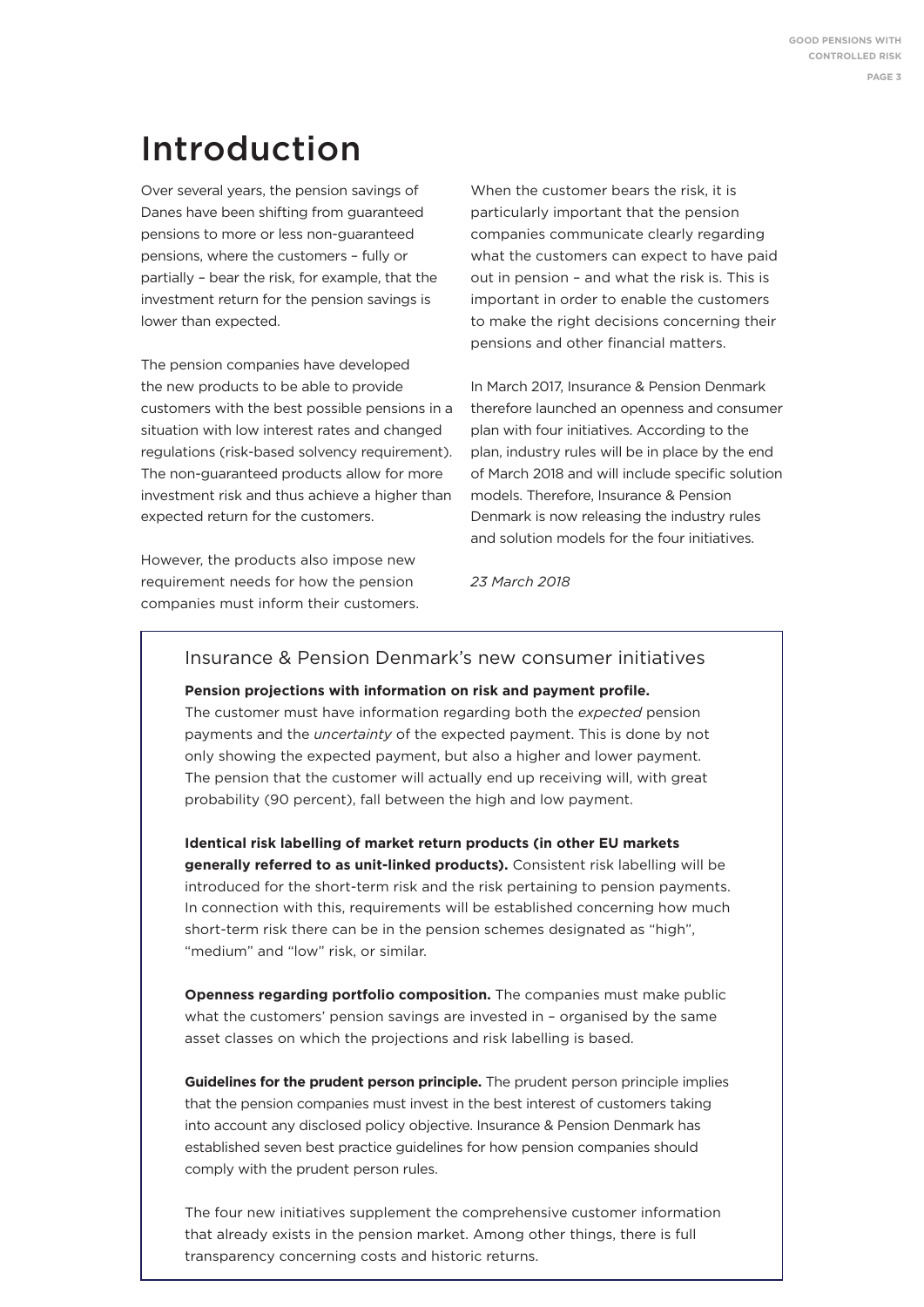# <span id="page-3-0"></span>Pension projections with information on risk and payment profile

It is important for the customers to be able to see how much they can expect to receive from their pension – and how well, or how badly, it can turn out. Therefore, going forward, the pension projections must not only show how much the pension companies expect that the customer will receive in pension, but as something new, they will also show the uncertainty – the risk – in the projection.

The pension projections must provide the customer with a tool for evaluating

whether they feel confident with the plan, in particular with the potential scenario where the pension will turn out to be lower than expected – or if they need to save up more or switch to a less risky plan.

For customers with annuity pension and life annuity, the projection will also show how the pension payment is expected to develop while you are receiving pension. It must, in the very least, show a projection for the 1st, 5th and 15th year.

| Per month                                    | 1st year   | 5th year                         | 15th year  |
|----------------------------------------------|------------|----------------------------------|------------|
| Payment at high investment return            | DKK 33.350 | DKK 33,600                       | DKK 34,100 |
| Payment at <b>expected</b> investment return |            | DKK 25,000 DKK 25,000 DKK 25,000 |            |
| Payment at <b>low</b> investment return      | DKK 18,400 | DKK 18,200                       | DKK 17,800 |

#### **Example of projection – customer with 20 years until pensioning and average risk**

#### Only a very small probability for higher or lower pension

The projections are calculated with a probability-based calculation method. We want to be able to tell the customer: "Your pension will with great likelihood (90 percent) end up within this interval" – i.e. between the high and the low payment as shown in the projection.

With help of researchers from Copenhagen Business School, we developed a calculation method that enables the quantification of uncertainty for the pension on the basis of

uncertainty for the future investment returns. The high payment shown in the projection reflects that there is only a 5 percent chance for *higher* future investment return and thus higher pension payments. The low payment shown in the projection reflects that there is only a 5 percent risk for a *lower* payment due to lower investment returns.

The expected payment is the best estimate for the future pension, based on the assumptions that are described on the next page.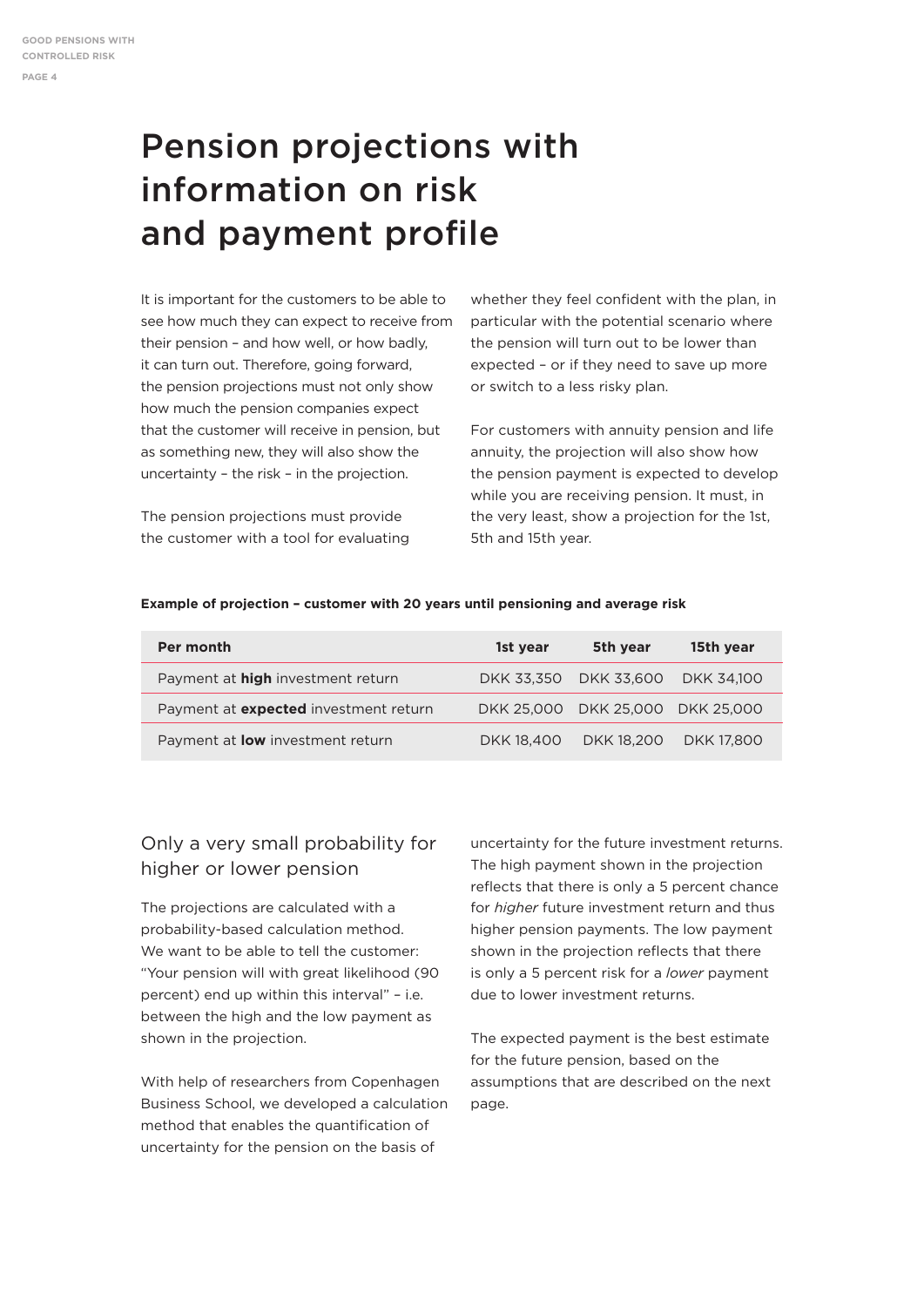#### <span id="page-4-0"></span>Calculation assumptions

The future pension payment depends on a number of future conditions. The projections are therefore based on assumptions on how these conditions will develop.

Some of the assumptions are based on the common assumptions for the returns from relevant asset classes used for calculating projections by both Insurance & Pension Denmark and members of Finance Denmark. The combined set of common assumptions for Insurance & Pension Denmark's members comprises:

- **Investment return.** In the future, the common assumptions will include the expected return and risk assumptions for 10 different asset classes. In the long-term (after the first 10 years), there will only be two asset classes like there are today: Equities and bonds.
- **Inflation.**
- **Investment costs.** Common assumptions for the size of the investment costs will be a new addition from 2019. Thus far, the pension companies have used their own investment costs in their projection calculation.
- **Tax rate** (taxation of pension investment returns). It is assumed that the rate will remain the same as it is currently.

The extension of the common assumptions for returns etc. with more detailed asset classes is intended to better reflect the different risk characteristics of the asset classes. This is important if, going forward, the projections should not only indicate the expected payment, but also the uncertainty (risk). Furthermore, the common assumptions concerning returns etc. must also form the basis of the risk labelling that we will introduce – see page 7.

It is absolutely critical that the choice of common assumptions for returns etc. is as precise as possible. Insurance & Pension Denmark and Finance Denmark have therefore decided to establish an independent advisory board that will determine the assumptions. Insurance & Pension Denmark and Finance Denmark would like to ensure the highest possible confidence concerning the calculation assumptions that form the basis of the pension projections of customers.

Apart from the assumptions concerning returns etc., the individual companies must also disclose their assumptions concerning a number of matters that are more specific to the individual pension scheme, including:

- Investment composition, including planned risk reduction (lifecycle products)
- The size of future payments

| Short-term (year 1-10)                  | Long-term (year 11-) |
|-----------------------------------------|----------------------|
| 1.<br>Government and mortgage bonds     | <b>Bonds</b>         |
| Investment grade bonds<br>2.            | <b>Bonds</b>         |
| High-yield bonds<br>3.                  | <b>Bonds</b>         |
| Emerging markets government bonds<br>4. | <b>Bonds</b>         |
| Global equity (developed markets)<br>5. | Equity               |
| Emerging markets equity<br>6.           | Equity               |
| 7.<br>Private Equity                    | Equity               |
| Infrastructure<br>8.                    | <b>Bonds</b>         |
| Real estate<br>9.                       | <b>Bonds</b>         |
| 10. Hedge funds                         | <b>Bonds</b>         |

#### **Asset classes in the common assumptions for Insurance & Pension Denmark's members**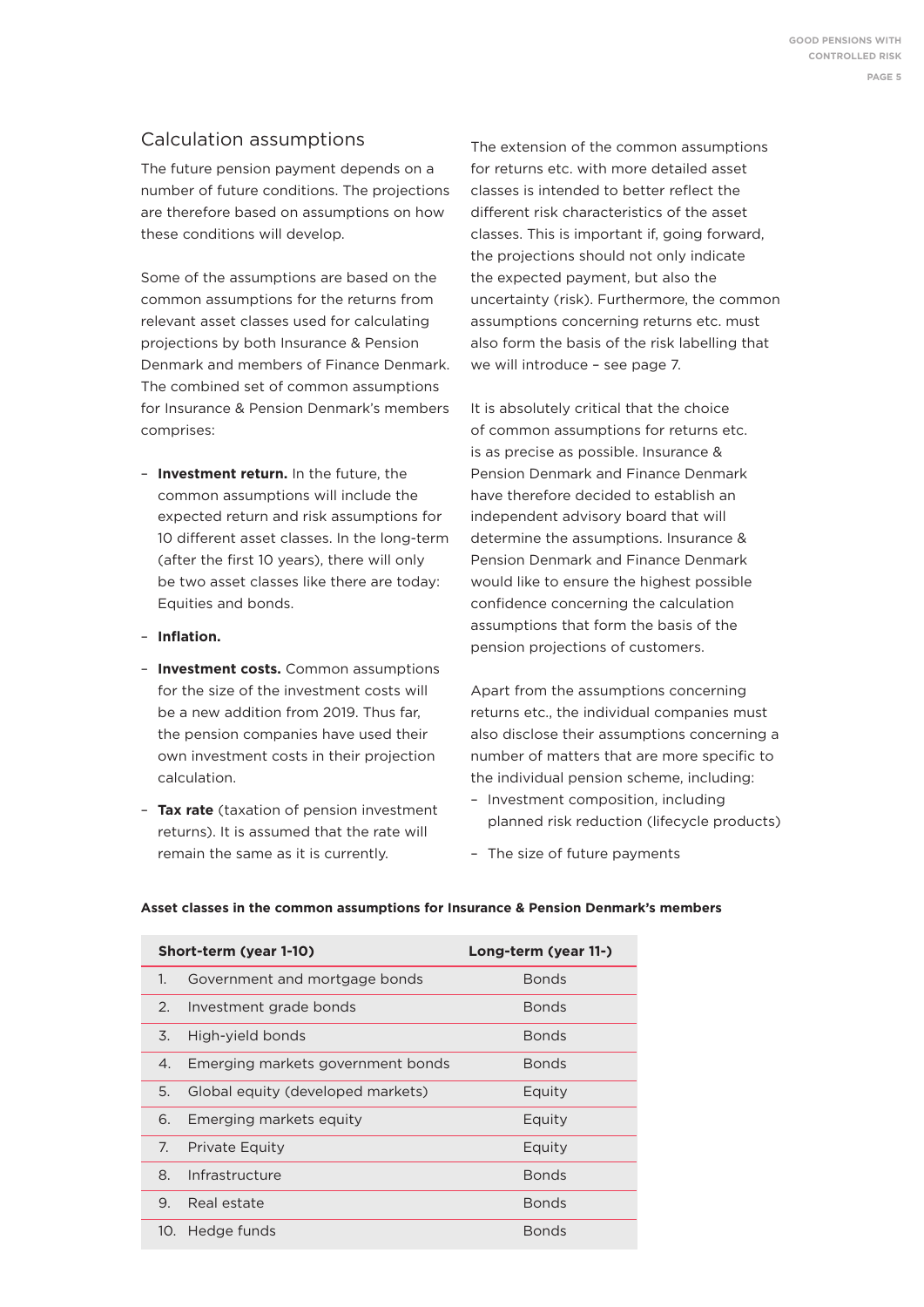- <span id="page-5-0"></span>– Insurance prices
- Other costs than investment costs, including costs for administration of associated insurance coverages etc.

For pension schemes with payments for life, the projections must be calculated on the basis of the pension company's expectations for the future lifespan of their customers. From now on, it will be required that all companies include expected future longevify improvements in the projections. This means that they must take into account that the savings – when the customer has reached pensioning age – must cover a longer time than would be the case with current longevify.

#### Uncertainty factors

The future investment returns are a key factor in the size of the pension payment that the customer will end up receiving. The uncertainty of the expected investment returns is greater than the uncertainty of most other calculation assumptions indicated on page 5.

At the same time, it is possible to quantify the uncertainty of the investment returns using the model we have developed with the aid of researchers from Copenhagen Business School (see page 4). On the other hand, it does not, for example, make sense to attempt to put numbers on the probability that politicians will change the regulation in the future.

Therefore, we have chosen to base the uncertainty we show in the projections on the uncertainty of future investment returns. As mentioned, the uncertainty must be showed as a high and low scenario for the future pension payment. In other words, the three payments shown in the projection – the expected, the high and the low payment – reflect the three different scenarios for the future investment return.

Uncertainty in the other calculation assumptions that form the basis of the projection must be described verbally in the

projection. Insurance & Pension Denmark has established a common text that all projections must include. The projections for pension schemes with lifetime payments must also include a text that draws the customer's attention to the fact that if the expectations concerning the average lifespan change in the future, the payments may be lower or higher than what is indicated in the projection.

# Same calculation method for everyone

All companies must carry out their calculations using the same method, so as to ensure comparable projections across all companies.

The method must also be used for all types of pension schemes, including

- non-guaranteed and guaranteed products
- market return products and traditional with-profit products.

Having one method for everyone ensures that, for example, customers can use the projections as part of the basis for their decision when choosing between a guaranteed and a non-guaranteed pension product. Often, the *expected* and the *high* payment will be higher for the nonguaranteed product than for the guaranteed product, while the *low* payment will be higher in the guaranteed product. The customer will be able to see this with the new projections. The customer will thus be able to see that the price for a higher expected return is a higher risk of a low return.

#### *When will the customers receive the new projections?*

– From 1 January 2019 *the expected payment* will be based on the external, independent experts' estimate of the future returns for specified asset classes.

– Latest on 1 January 2020, the projections will show *the uncertainty* of the expected payment (i.e. the payment at a high and low investment return).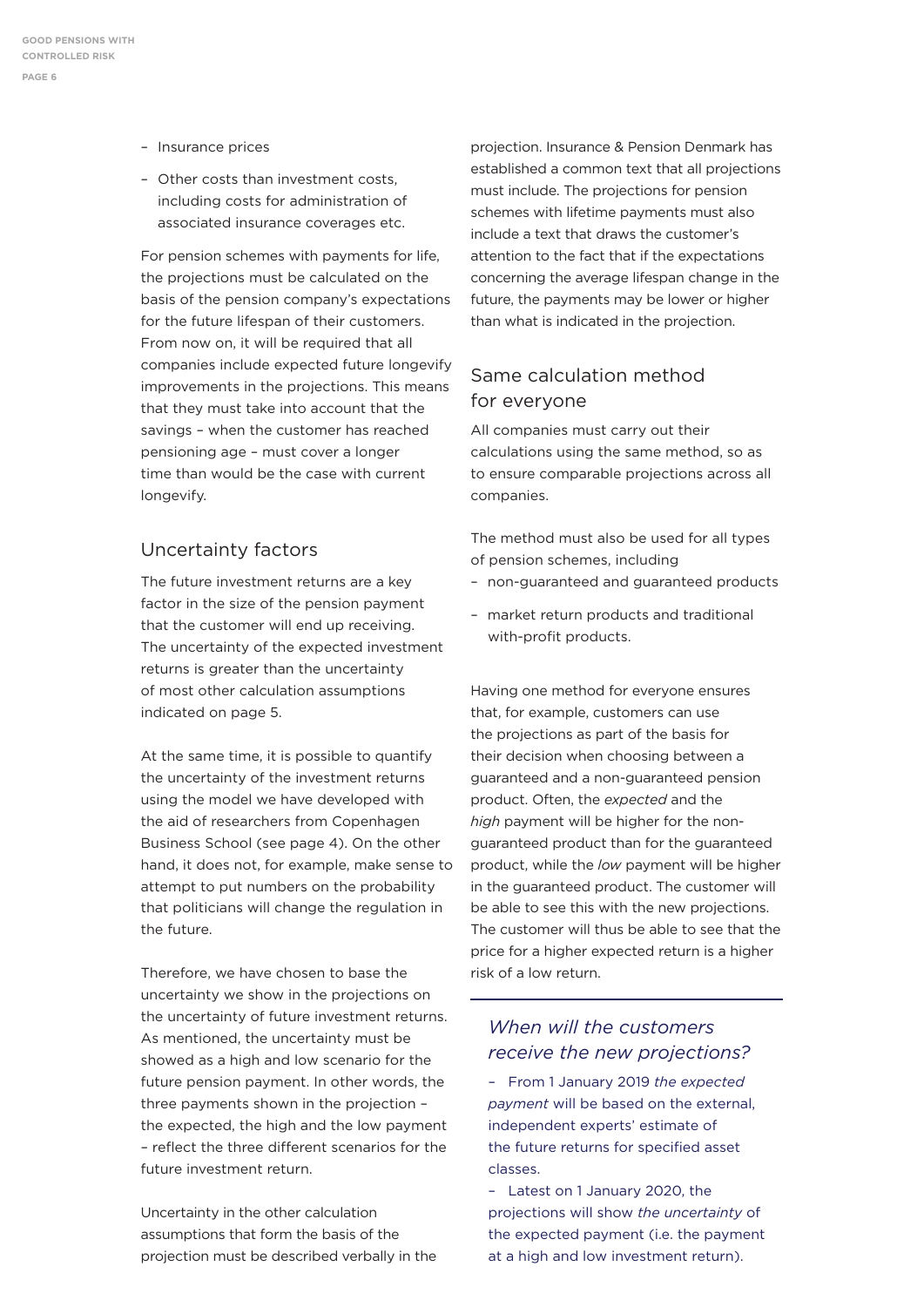# <span id="page-6-0"></span>Identical risk labelling of market return products\*

Pension saving is a very long-term form of savings. The customer typically only needs to use the money many years later. Even if you are approaching retirement or are already on pension, you generally only need to use a limited amount of the saved amount here and now.

The pension companies therefore have the opportunity to invest a relatively large part of the customers' savings in risky assets, for example shares and property. This way, the customers can achieve a return that is higher than expected. The return that you can expect to receive – seen over a longer period – depends on how large a risk you take. Assets with higher risk – e.g. shares – have a higher expected return than low-risk assets, e.g. short-dated bonds.

Customers with market return pensions will therefore – quite naturally – experience that the value of their pension savings fluctuates up and down during the savings period. The magnitude of the fluctuations depends on how great a portion of the savings are invested in risky assets. Younger persons will typically have greater investment risk than older persons, as the pension companies will look to scale down the risk as the customer reaches pensioning age.

From time to time, there may be smaller or greater dips in the financial markets, which lead to a reduction in the value of the savings of market return customers. However, the financial markets usually recover quickly. And if the customer only needs to use the money many years later, the fluctuations have no real significance to the customer.

The financial crisis in 2008 resulted in big negative returns for non-guaranteed market return products. A typical customer, 35 years of age, lost as much as 24 percent of their savings in 2008. However, as early as two years after, the losses had been recuperated, and eight years after the financial crisis, the pension savings had grown by 71 percent.

The critical element for the customer is how much money is available when the pension is eventually ready for payment – and what risk there is for the payment amount to be lower than expected. This is precisely what the customer will be informed of in the future, via the three numbers in the pension projection: The expected payment and the

\* In other EU markets generally referred to as unit-linked procucts.



Accumulated net returns for market return products (typical customer 35 years old, entire industry)

Source: Insurance & Pension Denmark – data from www.faktaompension.dk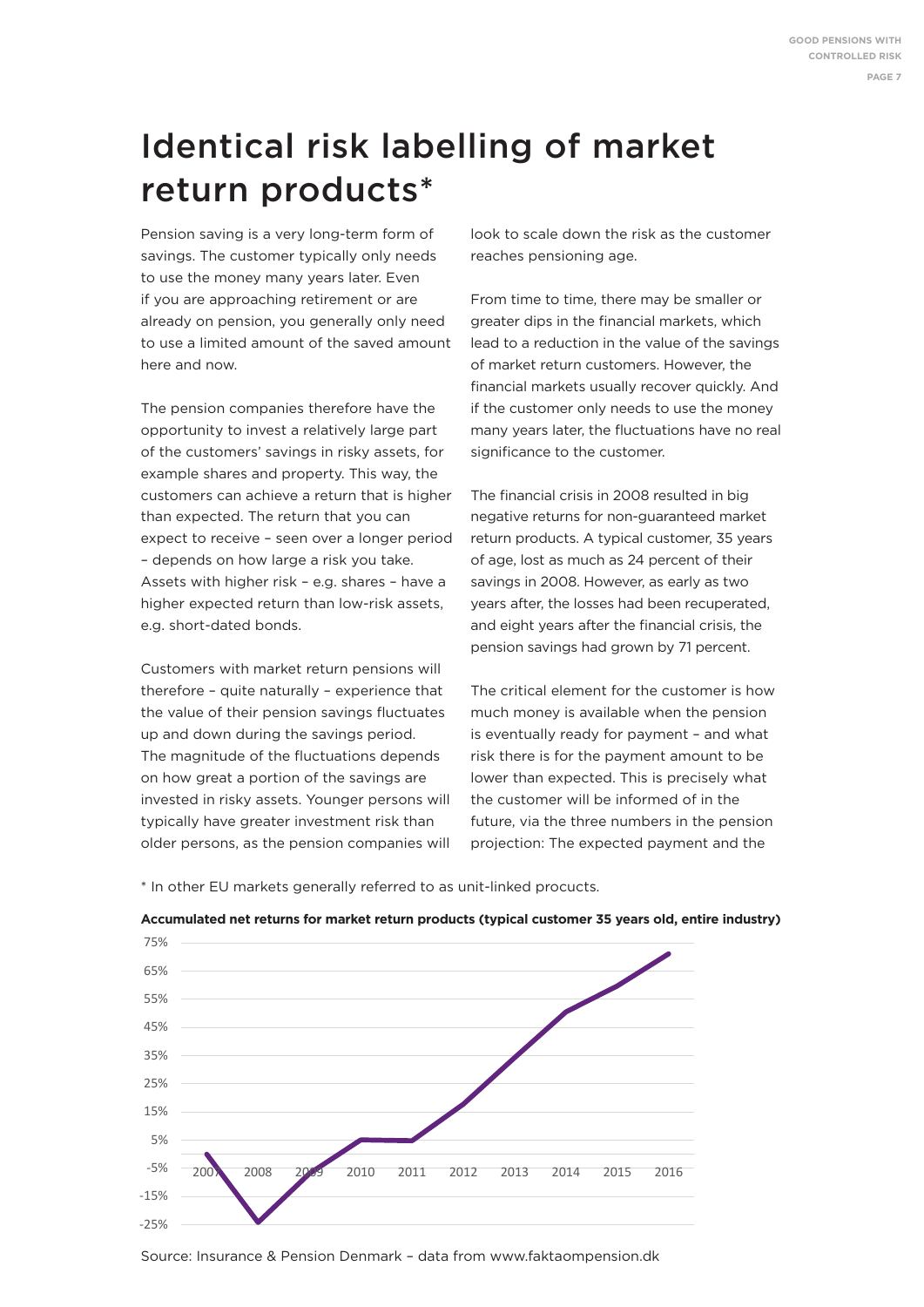<span id="page-7-0"></span>respective uncertainty (payment at "high" and "low" investment returns, respectively).

However, at the same time, it is of course important that the customer understands that there will likely be a time when the savings will be worth less then and there, even if this will generally only be a shortterm setback. And it is important that the customer can also get an idea of *how much* savings can drop.

Therefore, Insurance & Pension Denmark is creating two different supplementary risk labels for the market return pension schemes:

- The risk labelling of the 1-year investment risk
- Risk labelling of the future pension payments.

The two risk labels will make it easier to compare the risk in the pension schemes across products and companies. And, as mentioned, it will be easier for the individual customers to understand their risk – and in particular the connection between short-term investment risk and uncertainty concerning future pension payments.

There is also a requirement of consistent risk labelling, so that if, for example, two

companies both name their product "medium risk", this should mean the same thing in both companies. We will therefore:

– Impose requirements for how much investment risk there may be for products designated as "high", "medium" and "low" risk, or similar.

## Risk labelling of short-term investment risk

From now on, all market return products must be risk labelled on a scale of 1 to 5, based on the investment risk on a 1-year projection, i.e. the risk that the pension savings will drop in value over the next year due to a dip in the financial markets.

Since many products include an automatic scale-down of investment risk as the customer ages, a labelling of the risk must be formulated at every point during its lifecycle.

If the company offers the customer three different investment plans – high, medium and low risk – all three will have a relatively high 1-year investment risk, while the customer is young. And, in all three plans, the risk will be reduced as pensioning age approaches. Typically, risk labelling will resemble the graph below.



**Example of risk labelling in a company's three investment profiles**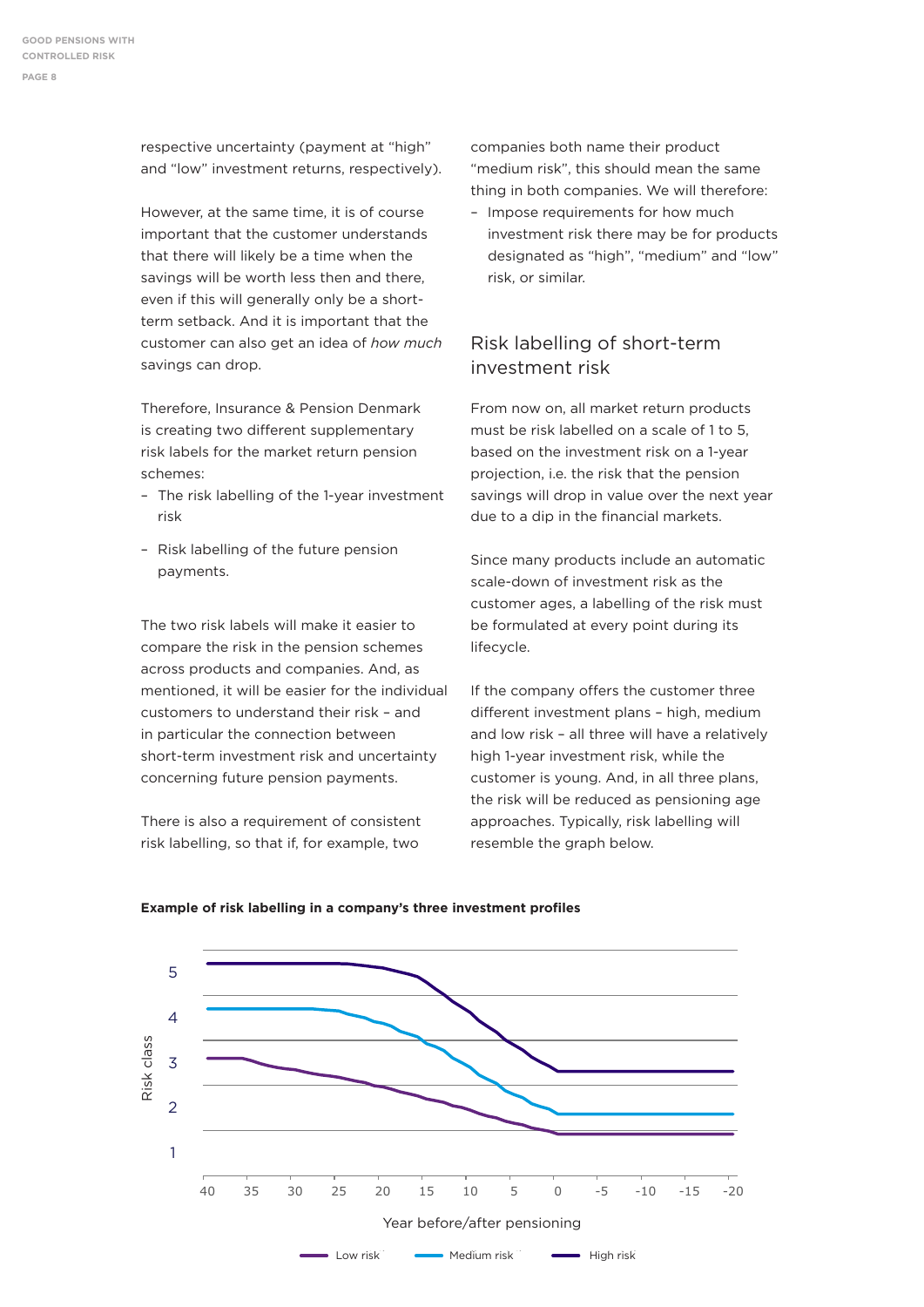<span id="page-8-0"></span>The companies must show the risk labelling on their websites and refer to it in the pension projections that they provide their customers. The risk labelling must also be displayed on [www.faktaompension.dk](http://www.faktaompension.dk), where you can compare pension schemes from all pension companies.

The company can also show or link to a figure that "translates" the five risk classes to an actual loss risk. For example, you can see that if you are in risk class 3, the savings can at most drop by 18% in one year (with a certainty of 95%). The customer can thus get an idea of the magnitude of the setbacks in the savings that may typically occur in an individual year when you save up for an entire lifetime.

The table below shows an example of the loss of risk in the five risk classes. The intervals for the risk classes will be finally established when we know the common assumptions for the returns etc. for 2019, and they shall be updated annually. The common assumptions will be indicated latest on 15 September 2018.

| <b>Risk class</b> | The value of your<br>savings over a one<br>year period can at<br>most* drop by |  |  |  |
|-------------------|--------------------------------------------------------------------------------|--|--|--|
| 5                 | 26 %                                                                           |  |  |  |
| 4                 | $22\%$                                                                         |  |  |  |
| 3                 | $18\%$                                                                         |  |  |  |
| $\mathcal{P}$     | 14%                                                                            |  |  |  |
| 1                 | $10\%$                                                                         |  |  |  |

\* With 95 percent certainty

# *When should the risk labelling of the 1 year risk take place?*

From 1 January 2019.

#### Labelling of the risk concerning the pension payment

As mentioned, the customers must first use the savings when they retire, and therefore, in most cases, there is a lot of time to recuperate the losses of a large drop in share value, for example.

Therefore, Insurance & Pension Denmark will also create risk labelling of the risk for the *customer's future pension payment* – i.e. the risk that the customer ends up getting a different payment than expected, including possibly a lower payment.

This risk labelling is directly connected with the uncertainty that must be indicated in the projection – see above. The projection will show a high, low and expected payment amount. The labelling of the risk of the pension payment translates the three amounts into a key figure, so that the customer can easily compare the risk with that of other customers. If the customer has several different pension schemes, the customer can also use the risk labelling to compare the risk of the different schemes.

By contrast to the risk labelling of the 1-year investment risk, the risk labelling of the future pension payment is specific to *the individual customer* with a given age. Therefore, each individual customer must be informed of their own key figure for the payment risk. The key figure must be specified in the projection.

## *When should risk labelling of future payment risk take place?*

From 1 January 2020. Risk labelling of the payment risk is calculated on the basis of uncertainty of the customer's projection, which must be indicated in the projection no later than 1 January 2020.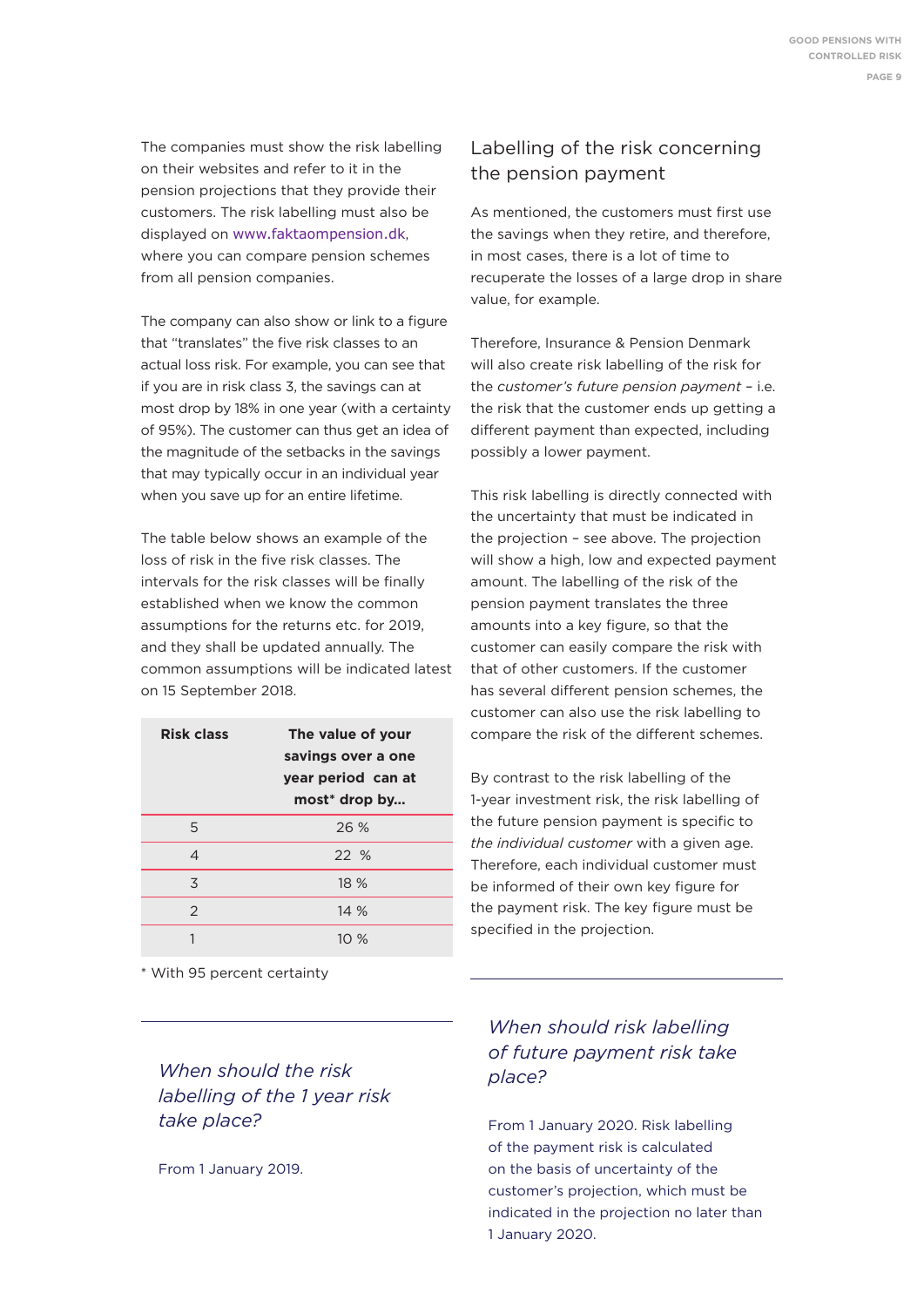# <span id="page-9-0"></span>Requirement for risk content in products designated as "high", "medium" and "low" risk

Many pension companies offer their market return customers the choice between different investment profiles: "High risk", "medium risk" and "low risk". Thus far, the companies have been freely able to define the risk content of the profiles, with the result that, for example, "medium risk" does not necessarily mean the same thing in all companies.

Insurance & Pension Denmark believes that it should be possible for customers to be certain that "medium risk", for example, means roughly the same thing in one company as it does in another. Therefore, we are now introducing common requirements for the risk content of the market return products with names that include "high", "medium", "low" or something similar.

For example, if a product that is called "medium risk" has a higher risk than the maximum allowed level, the company must either reduce the risk of the product or change the product's name to "high risk". As it is expensive for the company and customers

to change names and/or risk content often, the companies will be allowed to exceed the limits slightly for a brief period of time.

As mentioned, most market return products are set up such that the investment risk is gradually reduced as the customer approaches pension age and often also after the pension payments have started. This means, for example, that a simple interval for the level of risk permitted in "medium" risk cannot be defined. The interval must necessarily depend on the customer's age.

We therefore define some age-dependent limits between high, medium and low risk – i.e. some "restrictions" where the risk is gradually reduced with age. The restrictions will be finally determined on 15 September 2018, when we will know the common assumptions for returns etc. for 2019.

## *When do the companies need to comply with the requirements of the risk content?*

From 1 January 2019.



#### **Example of requirement for risk content of "high", "medium" and "low" risk**

Year before/after pensioning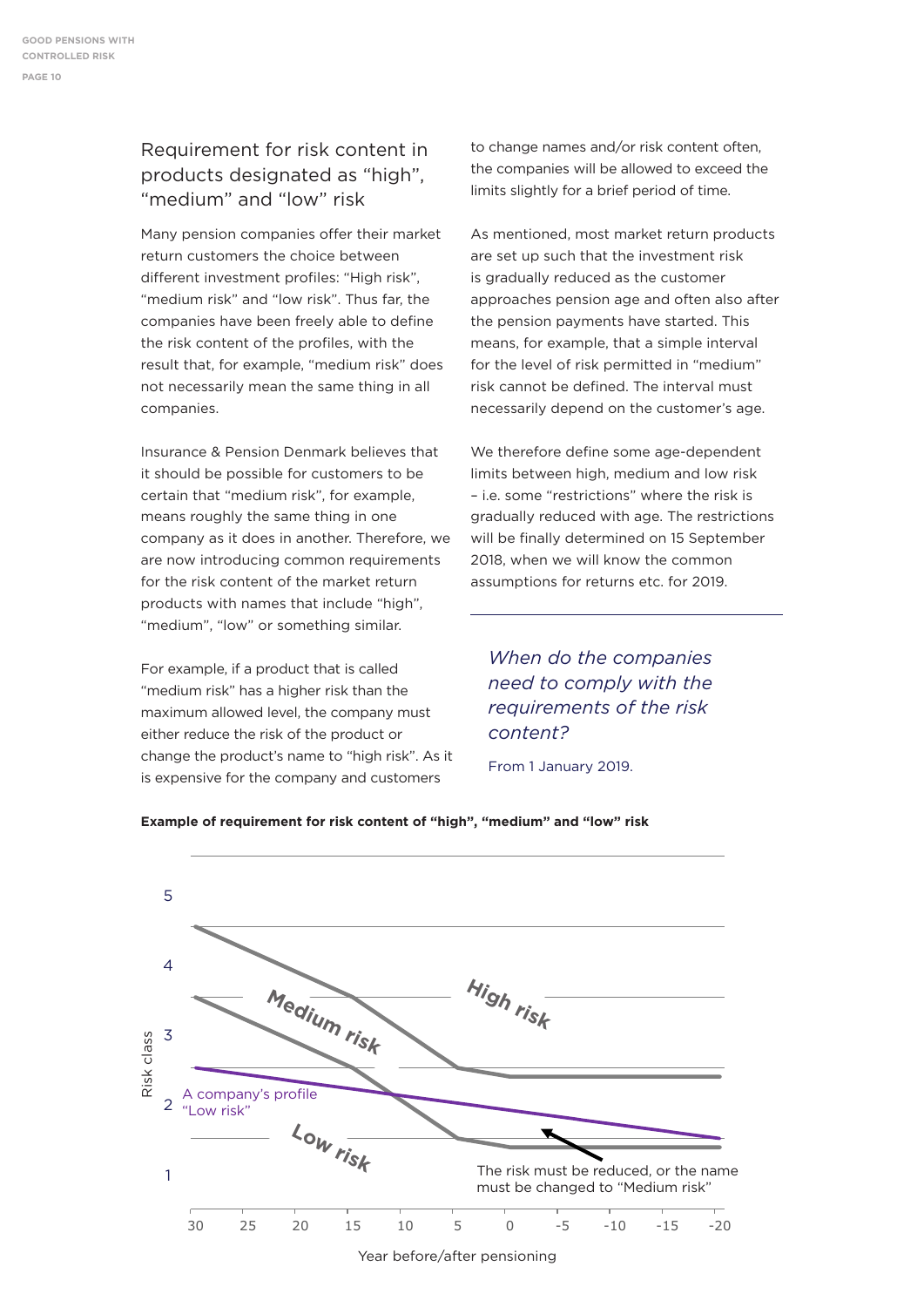# <span id="page-10-0"></span>Openness on portfolio composition

The risk of the pension products depends on what the pension savings are invested in. The two risk labels will therefore be based on the investment composition of the products and on the associated expectations for returns and risk as determined by external, independent experts.

The companies must display the investment distributions on their website, organised by investment profile (high, medium, low risk, etc.) and for selected ages (30, 15 and 5 years before pensioning as well as 5 years after pensioning).

The investment distributions must also be shown for the average interest products. Here, distribution for each interest group must be shown.

The information must be displayed by 31 December and updated annually.

Both the strategic investment distribution, which has been established as a goal by the company's board, as well as the actual investment distribution must be shown. The actual distribution can, for shorter periods, deviate slightly from the strategically-decided distribution, in part due to rebalancing, exploitation of market opportunities, etc.

The portfolio information will also be displayed on [www.faktaompension.dk](http://www.faktaompension.dk), where you can compare pension schemes from all pension companies.

# *When must the companies display portfolio information?*

From 1 January 2019.

|                                   | High risk                   |      | Medium risk                 |      | Low risk                    |      |  |
|-----------------------------------|-----------------------------|------|-----------------------------|------|-----------------------------|------|--|
| 31 December 2018                  | <b>Strategically Actual</b> |      | <b>Strategically Actual</b> |      | <b>Strategically Actual</b> |      |  |
| Government and mortgage bonds     | O%                          | O%   | 4 %                         | 6 %  | 20 %                        | 24 % |  |
| Investment grade bonds            | O%                          | O%   | 1%                          | 1%   | 5 %                         | 5 %  |  |
| High-yield bonds                  | 6 %                         | 5 %  | 7%                          | 7%   | 6 %                         | 6 %  |  |
| Emerging markets government bonds | 5 %                         | 6 %  | 4 %                         | 4 %  | 3 %                         | 3 %  |  |
| Global equity (developed markets) | 60 %                        | 57 % | 47 %                        | 45 % | 33 %                        | 29 % |  |
| Emerging markets equity           | 11%                         | 14 % | 8 %                         | 7%   | 6 %                         | 5 %  |  |
| <b>Private Equity</b>             | 9%                          | 8 %  | 7%                          | 6 %  | 5 %                         | 4 %  |  |
| Infrastructure                    | 3%                          | 4%   | 6 %                         | 8 %  | 6 %                         | 8 %  |  |
| Real estate                       | 5 %                         | 6 %  | 13%                         | 14 % | 13 %                        | 14%  |  |
| Hedge funds                       | $1\%$                       | 0%   | 3 %                         | 2%   | 3 %                         | 2%   |  |

#### **Example of portfolio information – customer with 30 years until pensioning.**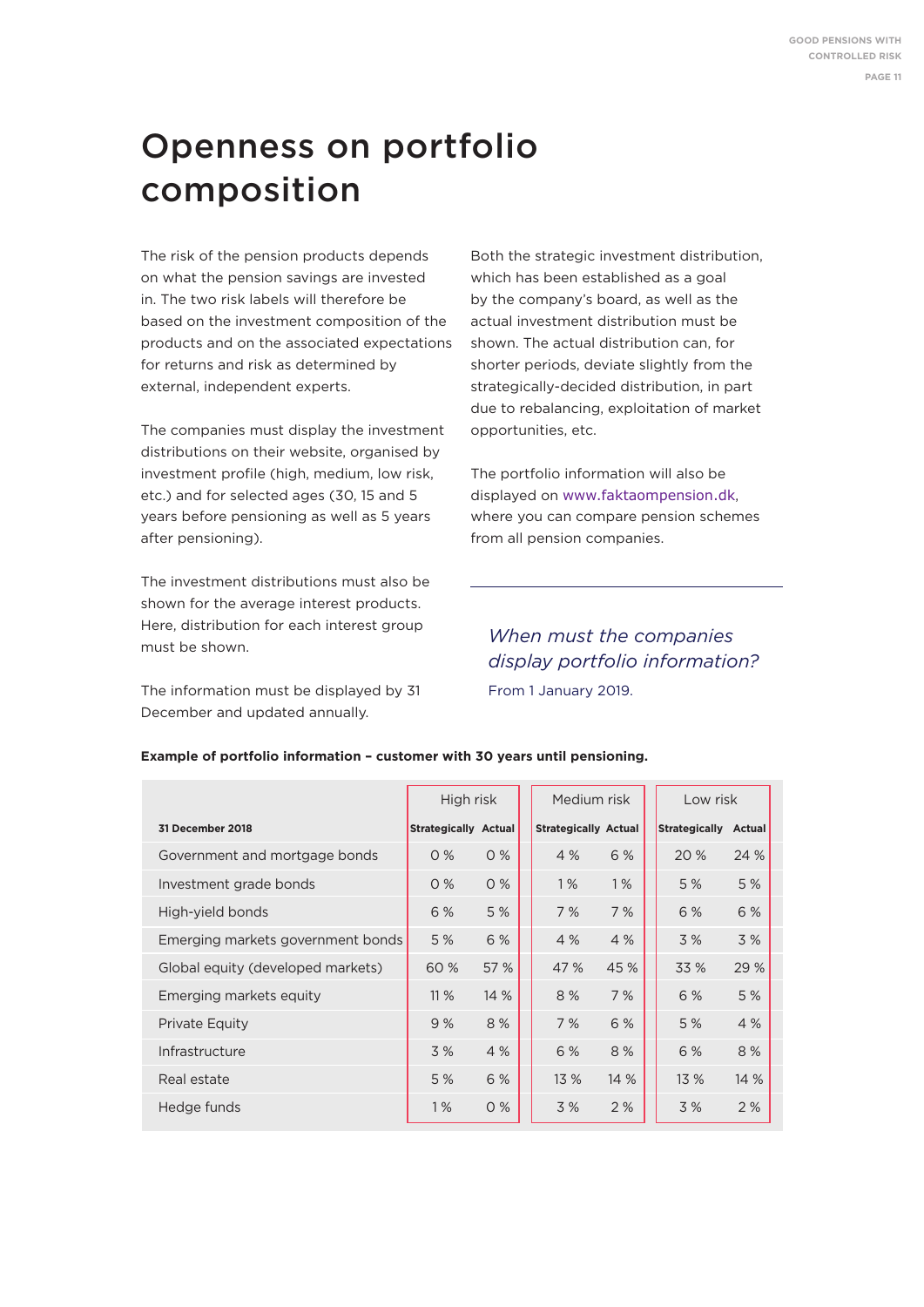# <span id="page-11-0"></span>Common industry guidelines for compliance with the prudent person principle

There are comprehensive regulatory frameworks that ensure that pension companies administer pension funds in the best interests of the customers. The regulations impose requirements for very extensive internal control measures in the companies. At the same time, the regulations grant certain power to the public authorities when they carry out inspections of the

companies.

The regulations are risk-based. The regulations focus on that the management of the companies must understand the risk that they take on behalf of the company and the customers. And the requirements for the pension companies depend on the nature and magnitude of the risk.

## Comprehensive regulations and effective inspection instruments

- **Capital requirements**. Risk-based solvency requirement where the requirement for how much capital the company should have depends on the risks that the company assumes. All else being equal, the capital requirement is greater if the company has guaranteed the customers a certain minimum payment.
- **Information and conduct of business rules** require pension companies to communicate with the customers, so that the customers have the necessary information to be able to make good decisions. New rules are coming concerning the new insurance distribution directive (IDD).
- **Prudent person rules** regulate the investment strategy used by the pension company to invest the customer's pension money. The prudent person principle implies that the pension companies must serve customer interests as best possible, and thus be qualified to ensure that customers can receive the pension they were expecting. The companies must also know and understand the investment risk and to be able to control it.
- **Governance rules** impose requirements that the companies have the various risks in their business under control. Companies must have established four key functions: Risk management, compliance, actuary and internal audit.
- **Reporting rules** ensure that the Danish Financial Supervisory Authority has the necessary information for being able to carry out effective inspections of the pension companies.
- **Fit and proper rules** impose requirements that the companies have the necessary competences to invest in alternative investments, among other things.
- **The Danish Pension Tax Act** includes rules that establish frameworks for the payment profile for life annuity and annuity pension.
- Furthermore, the Danish Financial Supervisory Authority has the **general authority** to, simply put, "ask about everything, be provided with everything and gain access to everything."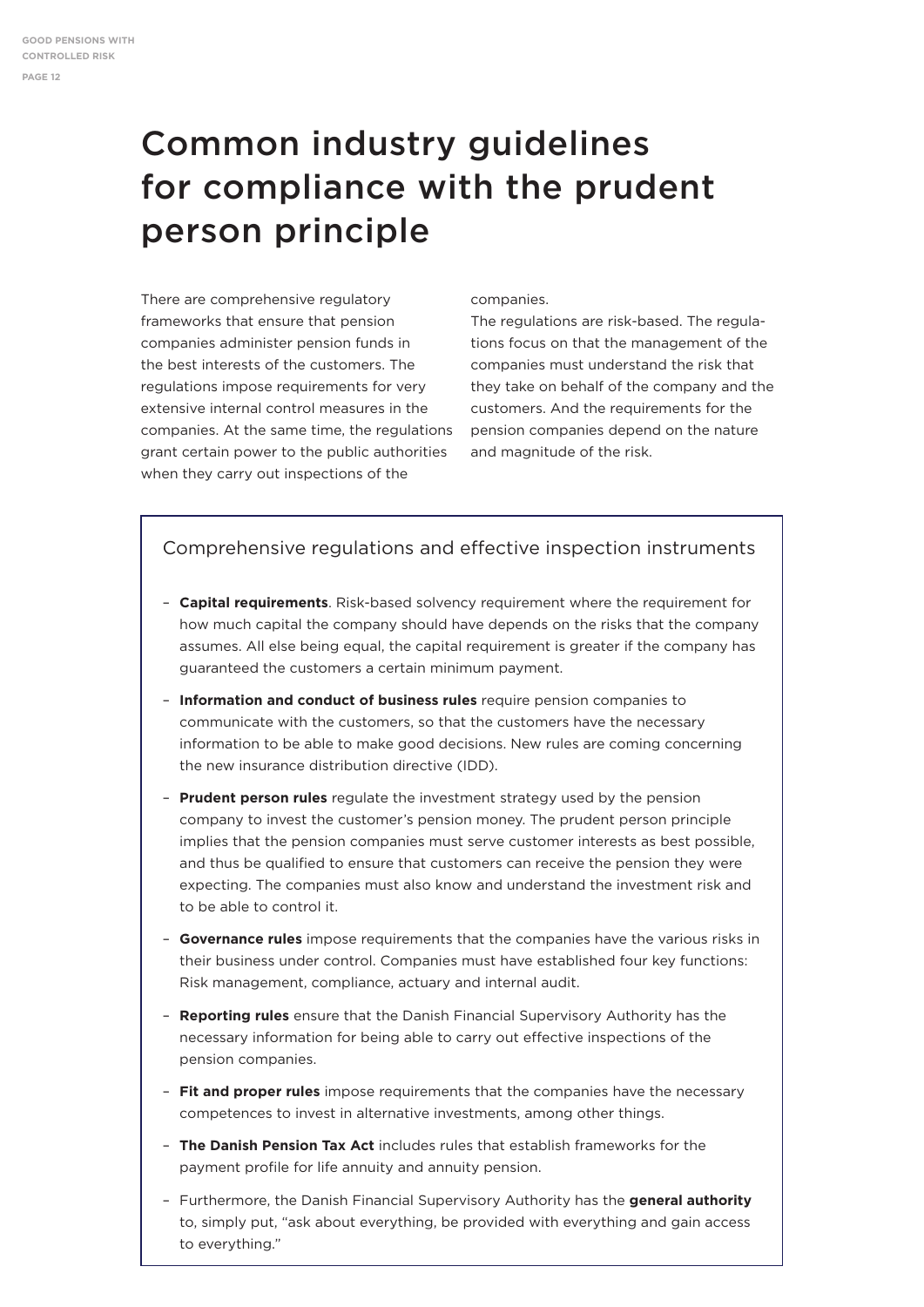#### <span id="page-12-0"></span>Market discipline

Apart from the requirements that the regulations impose, there is also another important control mechanism that restricts how much risk the pension companies assume on behalf of the customers. The companies and their managements are measured by their ability to generate returns for their customers. The interest of the media is particularly focused on the size of the return that the pension companies provide their customers. There is full transparency concerning the returns, and the companies are constantly compared according to returns. This creates a strong incentive for the pension companies to control risks and avoid losses.

### The prudent person principle

With the introduction of the risk-based regulatory framework, legislation no longer sets strict limits for how much a pension company can invest in shares, bonds, etc. It is the responsibility of the individual pension company to ensure that it invests in the best interst of the customer taking into account any disclosed policy objective. This is called *"the prudent person principle".*  Apart from the prudent person rules, there are, as indicated, a number of other rules that impose requirements for how pension companies administer the customer's money.

For many customers, the pension projections are the most specific estimates

for the payments they can expect from their pension savings. The projections are therefore often the factors that most influence customer expectations. The projections are prepared based on assumptions that include future investment composition. It is therefore natural that there are requirements for consistency between the actual investment and the investment composition on which the projection is based.

Insurance & Pension Denmark has established seven guidelines that establish best practice for pension companies, so that they can ensure compliance with the prudent person principle.

Among other things, the guidelines establish a best practice for the governance that the companies should have established when they invest in unlisted assets. The investments in unlisted assets can often be substantially more complicated than traditional investments. The guidelines therefore specify which procedures for identifying, measuring, reporting, etc. of risk the companies should have established before investing in unlisted assets.

Insurance & Pension Denmark would like for there to be no doubt that the industry invests with the clear goal of generating the best possible return for the customers, has the risks involved under control and complies with the prudent person principle.

### Insurance & Pension Denmark's 7 best practice guidelines

#### **1. Consistency with projections**

It is best practice that the assumptions for asset composition upon which the projections are calculated correspond to the strategic asset allocation that the company uses.

#### **2. Clear guidelines for risk taking**

It is best practice to establish clear guidelines for the extent to which risk taking as part of tactical investment adjustments can deviate from the risk taking that is part of the long-term strategic investment planning. Guidelines should be based on any projections or guarantees which have been given to the customer.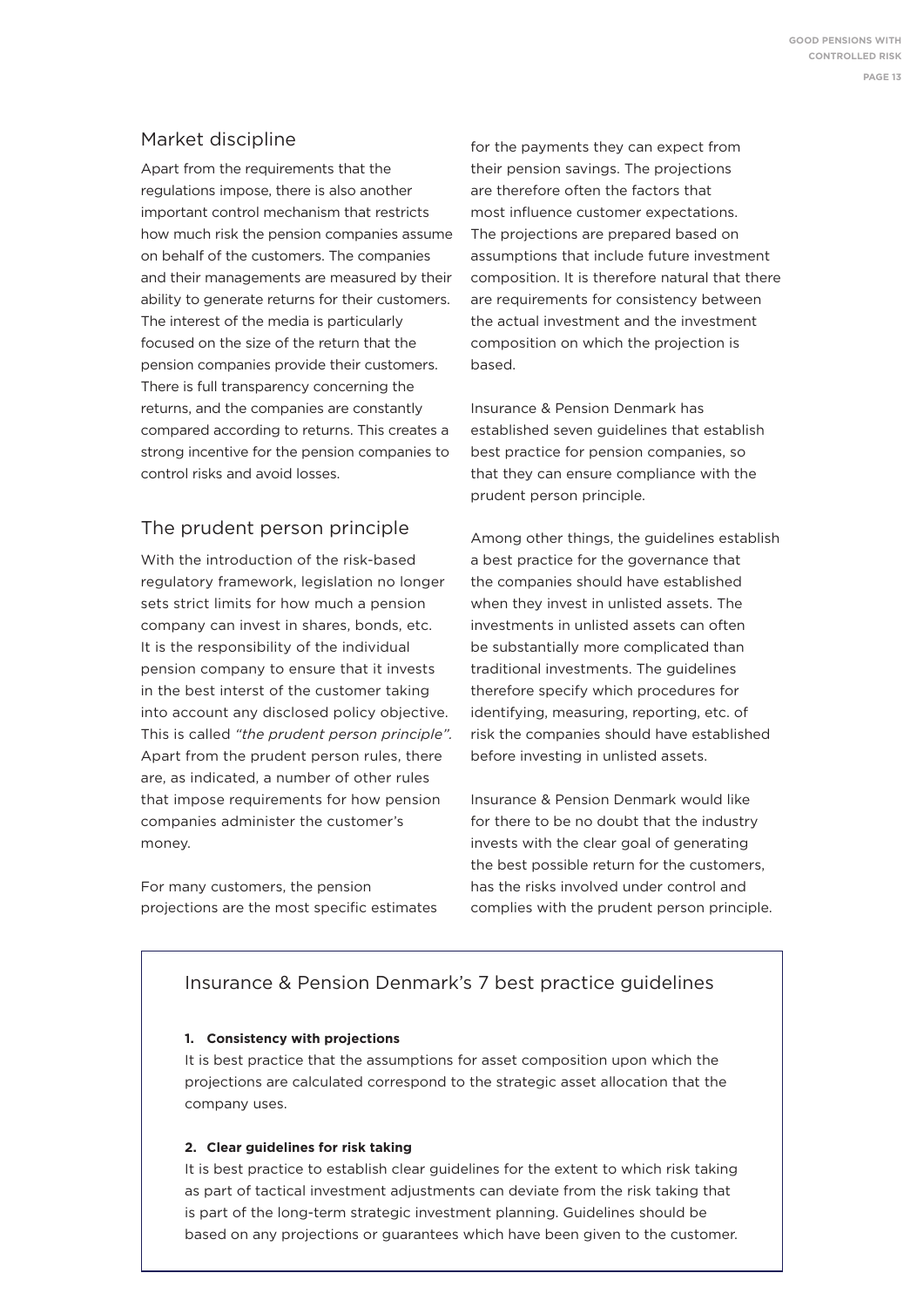#### **3. Stress analyses**

To ensure that the pension customers can receive the services they are entitled to expect, it is best practice to prepare stress analyses to assess the robustness of the portfolio relative to fluctuations in the financial markets. The company should decide on how much may maximally be lost in the portfolio given the individual stress scenarios.

#### **4. Illiquid assets**

It is best practice to establish limits for how much illiquid assets may maximally constitute relative to liquid assets. It is also best practice to formulate guidelines for categorisation of assets as liquid and illiquid, consisting of a liquidity scoring model.

#### **5. Expected vs realised returns**

It is best practice to establish your own expectations for the investment result and risk in the medium term, which is typically 3-5 years. It is also best practice to deconstruct the realised return and analyse how the generation of returns was driven by different strategic and tactical decisions relative to random and unforeseen events.

#### **6. Risk distribution**

It is best practice that the investment policy in the individual companies includes

- limits for concentration risks and
- requirements for distribution of investments.

#### **7. Unlisted assets**

Prior to investment in unlisted assets, it is best practice that the company establish relevant procedures to ensure that the company can identify, measure, monitor, administer, control and report on the respective assets, as well as to properly consider the assets in the company's ORSA process.

*When should the companies comply with the guidelines?*

From 1 January 2019.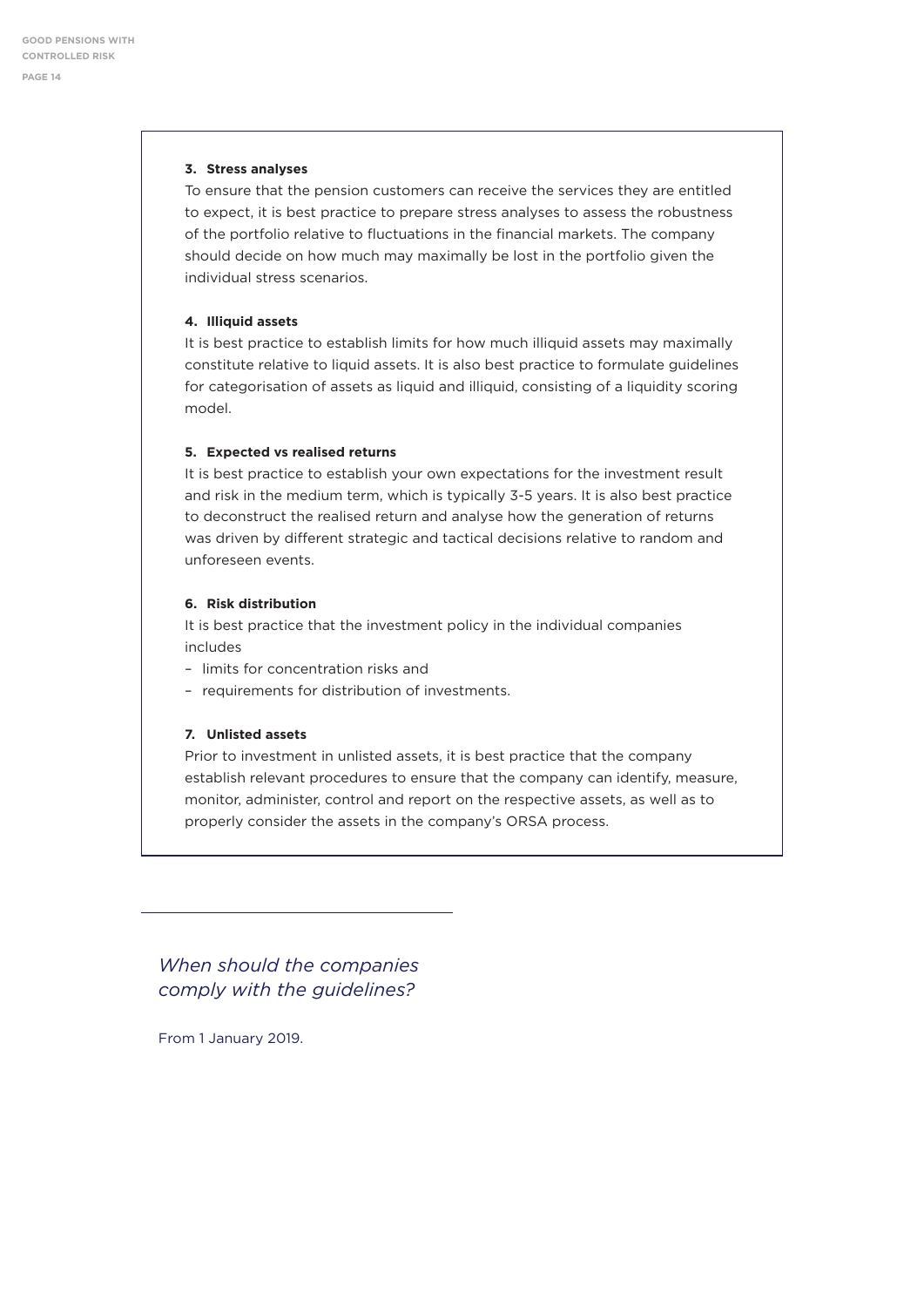**GOOD PENSIONS WITH CONTROLLED RISK**

**PAGE 15**